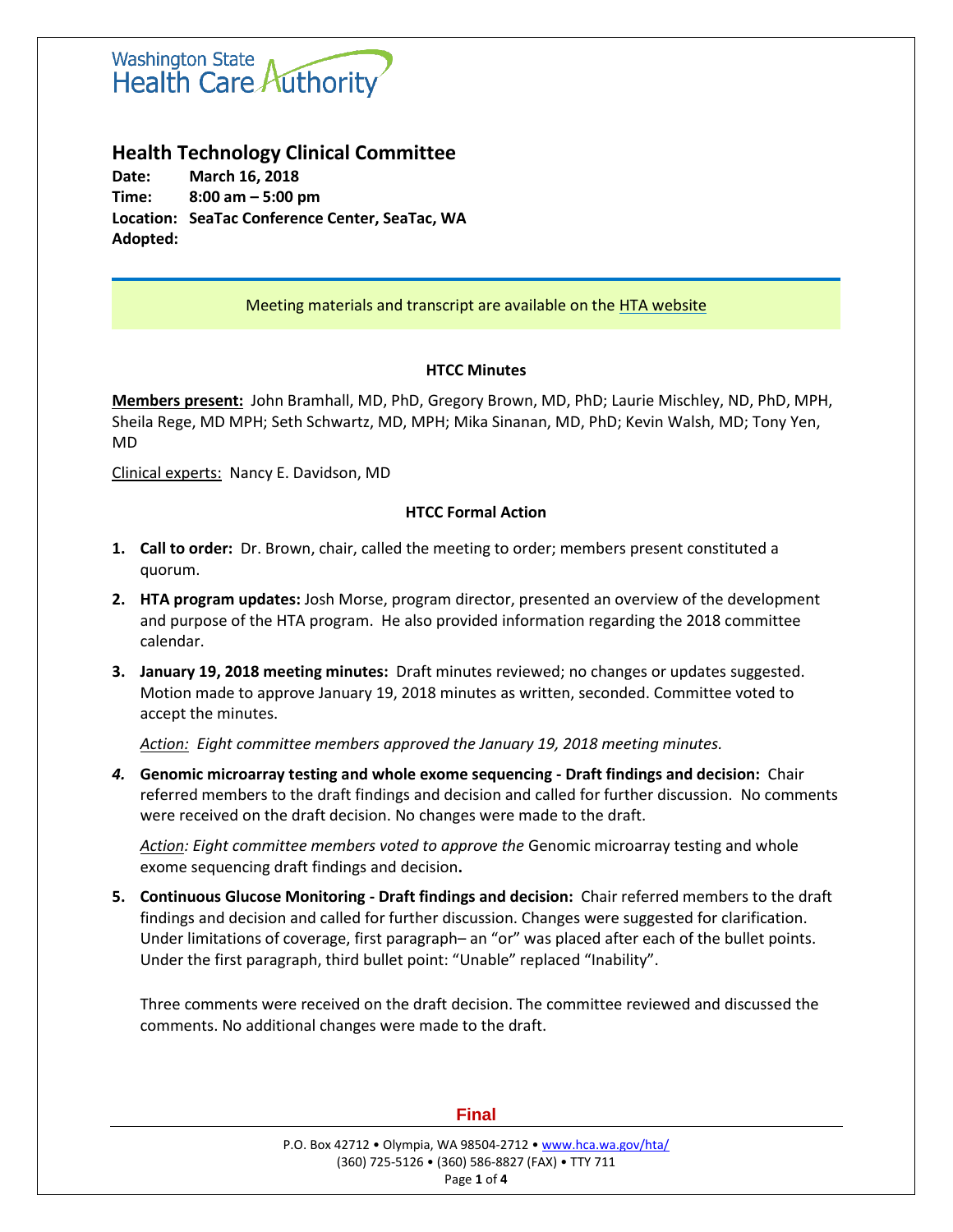*Action: Eight committee members voted to approve the Continuous glucose monitoring findings and decision.*

### **6. Genomic expression profile testing of cancer tissue**

**Clinical expert:** The chair introduced Nancy E. Davidson, MD, Senior Vice President and Director, Clinical Research Division, Fred Hutchinson Cancer Research Center; President and Executive Director, Seattle Cancer Care Alliance; Head, Department of Medicine, Division of Medical Oncology, University of Washington School of Medicine.

**Agency utilization and outcomes:** Emily Transue, MD, MHA, Associate Medical Director, Health Care Authority, presented the state agency perspective on for *Genomic expression profile testing of cancer tissue*. The full presentation is published with the March 16 [meeting materials.](http://www.hca.wa.gov/about-hca/health-technology-assessment/meetings-and-materials)

**Scheduled and open public comments:** The chair called for public comments. Comments were provided by:

- Devki Saraiya , MS, CGC, Myriad Genetic Laboratories
- Karen Heller, MS, CGC, Myriad Genetic Laboratories

Public presentation materials provided are published with the [March 16,](http://www.hca.wa.gov/about-hca/health-technology-assessment/meetings-and-materials) meeting materials.

### **Vendor report / HTCC question and answer:**

Valerie J. King, MD, MPH, OHSU/Center for Evidence-based Policy presented the evidence review for *Genomic expression profile testing of cancer tissue.* The full presentation is published with the March 16 [meeting materials.](http://www.hca.wa.gov/about-hca/health-technology-assessment/meetings-and-materials)

### **HTCC coverage vote and formal action:**

### *Committee decision*

Based on the deliberations of key health outcomes the committee decided that it had the most complete information: a comprehensive and current evidence report, public comments, and state agency utilization information. The committee decided that the current evidence on gene expression profile testing of cancer tissue is sufficient to make a determination on this topic. The committee discussed and voted on the evidence for use of gene expression profile testing of cancer tissue The committee considered the evidence and gave greatest weight to the evidence it determined, based on objective factors, to be the most valid and reliable.

Based on these findings, the committee voted to cover with conditions gene expression profile testing of breast and prostate cancer tissue.

Separately, the committee voted to not cover gene expression profile testing of cancer tissue for colon cancer and multiple myeloma.

# **Final**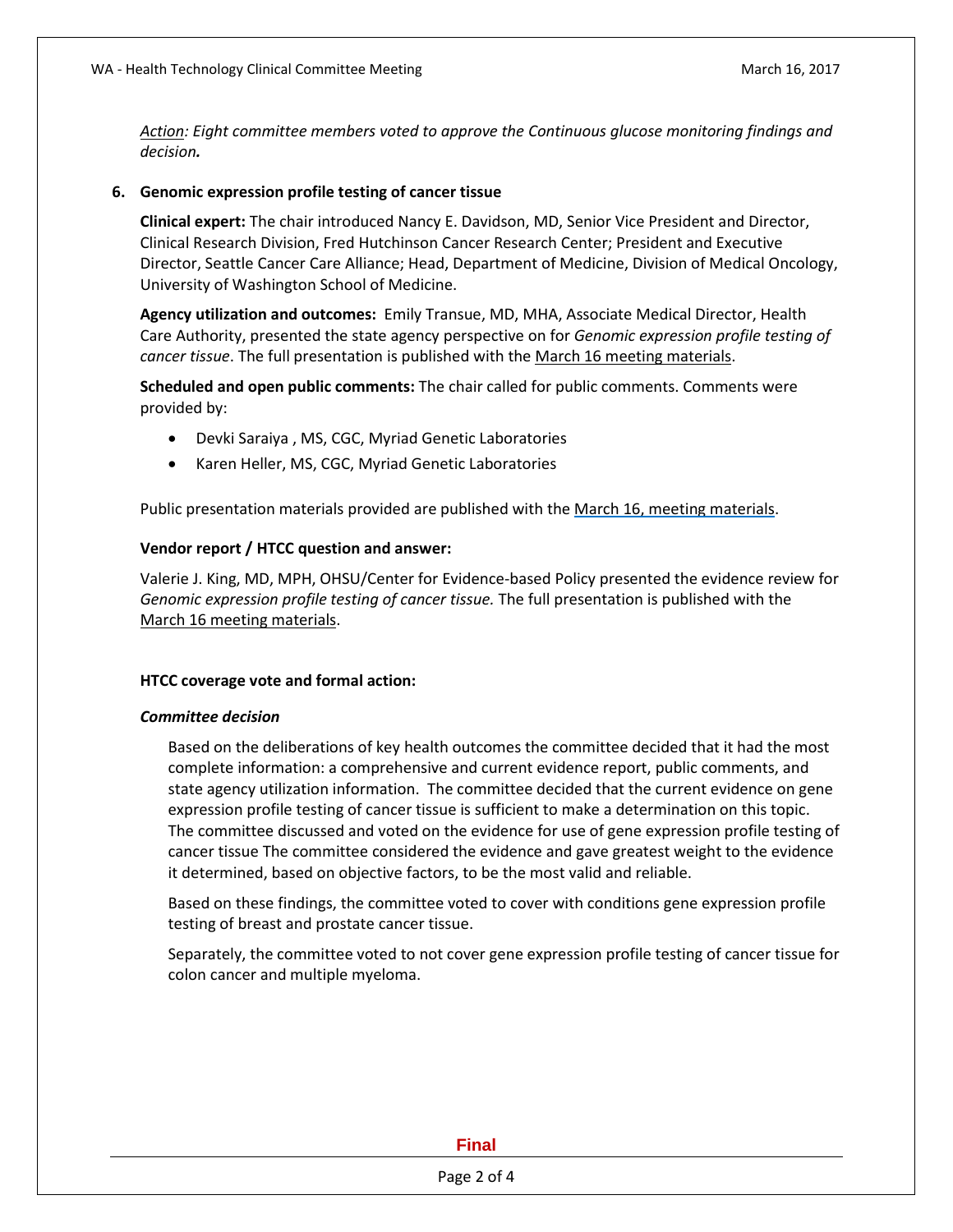|                        | <b>Not</b><br>covered | <b>Covered under</b><br>certain conditions | Covered<br>unconditionally |
|------------------------|-----------------------|--------------------------------------------|----------------------------|
| <b>Breast Cancer</b>   |                       |                                            |                            |
| <b>Prostate Cancer</b> |                       |                                            |                            |
| Colon Cancer           |                       |                                            | O                          |
| Multiple Myeloma       | 8                     |                                            |                            |

### *Discussion*

The committee reviewed and discussed the available studies of Gene expression profile testing of cancer tissue. Details of study design, inclusion criteria, outcomes, technology used and other factors affecting study quality were discussed. A majority of committee members found the evidence sufficient to determine that select use of gene expression profile testing of cancer tissue could impact treatment decisions.

# *Limitations*

N/A

### *Action*

The committee checked for availability of a Medicare national coverage decision (NCD). Medicare does not have an NCD on gene profile expression testing for breast, prostate, or colon cancers or multiple myeloma. The committee discussed clinical guidelines identified for gene expression profile testing of cancer tissue from the following organizations:

- American Society of Clinical Oncology (ASCO) *Use of Biomarkers to Guide Decisions on Adjuvant Systemic Therapy for Women with Early-Stage Invasive Breast Cancer*, (2016).
- The American Society for Clinical Pathology, College of American Pathologists, Association for Molecular Pathology, and American Society of Clinical Oncology, Molecular Biomarkers in Colon Cancer, (2017).
- European Group on Tumor Markers (EGTM) Use of biomarkers in breast cancer, (2017).
- European Group on Tumor Markers (EGTM) Use of biomarkers in multiple myeloma, (2017).
- European Group on Tumor Markers (EGTM) Use of biomarkers in colon cancer, (2016).
- European Society for Medical Oncology (ESMO) Clinical Practice Guidelines Breast Cancer, (2015).
- NCCN National Comprehensive Cancer Network Guidelines for Treatment of Cancer by Site: Breast Cancer, (2017).
- NCCN National Comprehensive Cancer Network Guidelines for Treatment of Cancer by Site: Prostate Cancer, (2017).
- NCCN National Comprehensive Cancer Network Guidelines for Treatment of Cancer: Multiple Myeloma, (2017).
- NCCN National Comprehensive Cancer Network Guidelines for Treatment of Cancer by Site: Colon Cancer, (2017).

#### **Final**

### Page 3 of 4